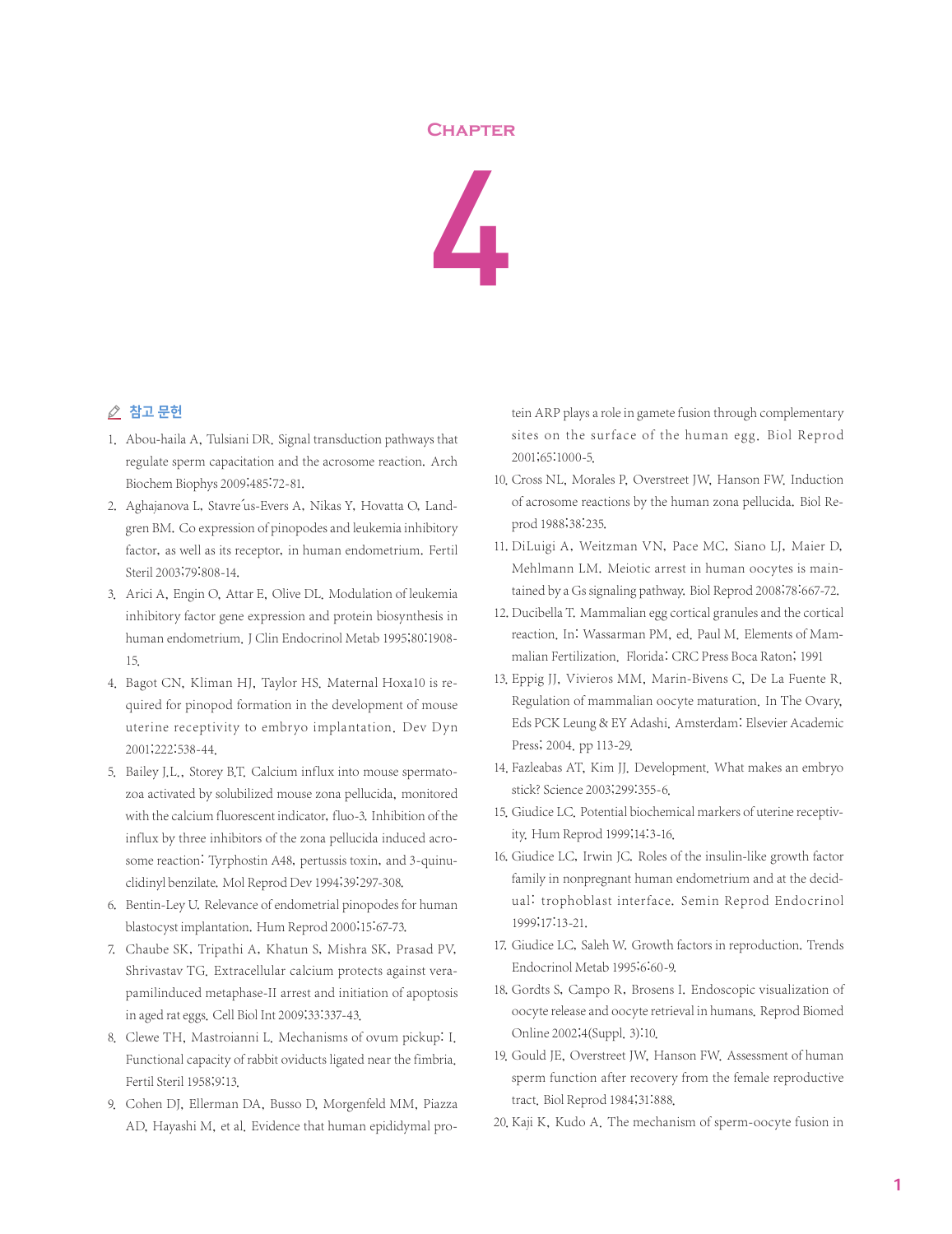- 21. Kashir J, Heindryckx B, Jones C, De Sutter P, Parrington J, Coward K. Oocyte activation, phospholipase C zeta and human infertility. Hum Reprod Update 2010;16:690-703.
- 22. Katz DF, Drobnis EZ, Overstreet JW. Factors regulating mam malian sperm migration through the female reproductive tract and oocyte vestments. Gamete Res 1989;22:443.
- 23. Katz D, Morales P, Samuels SJ, Overstreet JW. Mechanisms of filtration of morphologically abnormal human sperm by cervical mucus. Fertil Steril 1990;54:513.
- 24. Lass A, Weiser W, Munafo A, Loumaye E. Leukemia inhibitory factor in human reproduction. Fertil Steril 2001; 76: 1091- 6.
- 25. Lessey BA. Two pathways of progesterone action in the human endometrium: implications for implantation and contraception. Steroids 2003;68:809-15.
- 26. Lessey BA, Castelbaum AJ, Wolf L, Greene W, Paulson M, Meyer WR, et al. Use of integrins to date the endometrium. Fertil Steril 2000;73:779-87.
- 27. Lessey BA, Gui Y, Aparao KB, Young SL, Mulholland J. Regulated expression of heparin-binding EGF-like growth factor (HBEGF) in the human endometrium: a potential paracrine role during implantation. Mol Reprod Dev 2002;62:446-55.
- 28. Lindhard A, Bentin-Ley U, Ravn V, Islin H, Hviid T, Rex S, et al. Biochemical evaluation of endometrial function at the time of implantation. Fertil Steril 2002;78:221-33.
- 29. Marengo SR. Maturing the sperm: unique mechanisms for modify ing integral proteins in the sperm plasma membrane. Animal Reprod Sci 2008;105:52.
- 30. Mehlmann LM. Stops and starts in mammalian oocytes: Recent advances in understanding the regulation of meiotic arrest and oocyte maturation. Reproduction 2005;130:791-9.
- 31. Morales P, Katz DF, Overstreet JW, Samuels SJ, Chang RJ. The relationship between the motility and morphology of spermatozoa in human semen.J Androl 1988;9:241.
- 32. Norris RP, Ratzan WJ, Freudzon M, Mehlmann LM, Krall J, Movsesian MA, et al. Cyclic GMP from the surrounding somatic cells regulates cyclic AMP and meiosis in the mouse oocyte. Development 2009;136:1869-78.
- 33. Paul M. Elements of Mammalian Fertilization. Florida: CRC Press Boca Raton; 1991
- 34. Perrier d'Hauterive S, Charlet-Renard C, Berndt S, Dubois M, Munaut C, Goffin F, et al. Human chorionic gonadotropin and growth factors at the embryonic-endometrial interface control leukemia inhibitory factor (LIF) and interleukin 6 (IL-6) secretion by human endometrial epithelium. Hum Reprod 2004;19:2633-43.
- 35. Ricardo H. Gamete Physiology. Massachusetts: Serono Symposia; 1990
- 36. Seier JV, Chwalisz K, Louw J, van der Horst G, de Kock M, du Toit D, et al. Endometrial function in vervet monkeys (Cercopithecus aethiops): morphology, beta3 integrin and insuline-like growth factor binding protein-1 expression during the menstrual cycle and pregnancy in the normal and disrupted endometrium.J Med Primatol 2002;31:330-9.
- 37. Settlage DSF, Motoshima M, Tredway DR. Sperm transport from the external cervical os to the fallopian tubes in women: a time and quantitation study. Fertil Steril 1973;24:655.
- 38. Simon C, Frances A, Piquette GN, el Danasouri I, Zurawski G, Dang W, et al. Embryonic implantation in mice is blocked by interleukin-1 receptor antagonist. Endocrinology 1994;134:521-8.
- 39. Simon C, Gimeno MJ, Mercader A, O''Connor JE, Remohi J, Polan ML, et al. Embryonic regulation of integrins beta 3, alpha 4, and alpha 1 in human endometrial epithelial cells in vitro. J Clin Endocrinol Metab 1997;82:2607-16.
- 40. Simo´n C, Martin JC, Pellicer A. Paracrine regulators of implantation. Baillieres Best Pract Res Clin Obstet Gynaecol 2000;14:815-26.
- 41. Slayden OD, Rubin JS, Lacey DL, Brenner RM. Effects of keratinocyte growth factor in the endometrium of rhesus macaques during the luteal-follicular transition. J Clin Endocrinol Metab 2000;85:275-85.
- 42. Smalley DM, Ley K. L-selectin: mechanisms and physiological significance of ectodomain cleavage. J Cell Mol Med 2000;9:255-66.
- 43. Sobrero AJ, MacLeod J. The immediate postcoital test. Fertil Steril 1962;13:184-9.
- 44. Steck T, Giess R, Suetterlin MW, Bolland M, Wiest S, Poehls UG, et al. Leukaemia inhibitory factor (LIF) gene mutations in women with unexplained infertility and recurrent failure of implantation after IVF and embryo transfer. Eur J Obstet Gynecol Reprod Biol 2004;112:69-73.
- 45. Suarez S, Pacey A. Sperm transport in the female reproductive tract. Hum Reprod Update 2006;12:23-37.
- 46. Tao A. How the myosalpinx works in gamete and embryo transfer. Arch Biol Med Exp 1991;24:361.
- 47. Tollner TL, Yudin AL, Treece CA, Overstreet JW, Cherr GN. Macaque sperm coating protein DEFB126 facilitates sperm penetra–ion of cervical mucus. Hum Reprod 2008;23:2523.
- 48. Tollner TL, Yudin AI, Tarantal AF, Treece CA, Overstreet JW, Cherr GN. Beta–efensin 126 on the surface of macaque sperm mediates attachment of sperm to oviductal epithelia. Biol Reprod 2008;78:400.